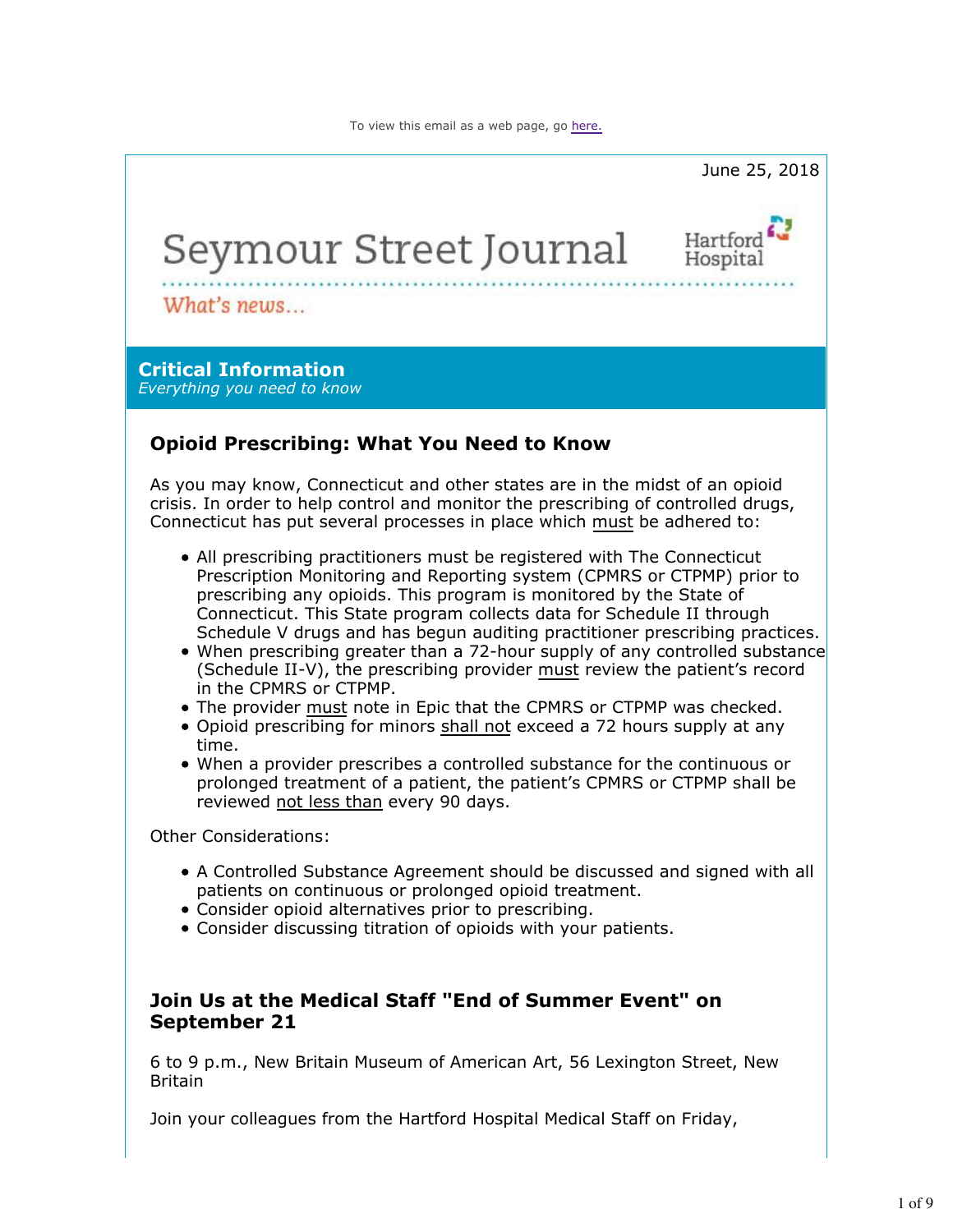September 21, for an amazing evening at the New Britain Museum of American Art.

You and your guest are invited to join the officers and other members of the Hartford Hospital Medical

Staff for this special evening as a unique opportunity for members of the medical staff to socialize and

enjoy each other's company.

You will have exclusive admission to the gallery spaces including the works of Howard Pyle, Frederic

Rodrigo Gruger, N. C. Wyeth and Norman Rockwell, to name a few.

The evening will feature appetizers, small plates bursting with bold flavors and sweet endings as well

as wine, beer and other beverages, brought to you by Riverhouse Catering.

The cost is \$50 per person. To reserve your space by credit card, call Cathleen Aquino at 860.972.6167. To reserve your space by check, drop off at 85 Jefferson Street, JB 114, or mail to Medical Staff Office, Hartford Hospital, 80 Seymour Street, PO Box 5037, Hartford, CT 06102-5037

Please respond by September 7, 2018.

### **State Mandated CME for CT Medical License Renewal for Physicians and APRNs**

"A Review to Renew: Addressing the State Mandated CMEs for CT Medical License Renewal for Physicians and APRNs" will be held on Sunday, September 23, 2018, from 7:30 a.m. to noon, at The Hospital of Central Connecticut (New Britain Campus), Lecture Rooms 1 and 2.

This program will cover 4 of the 7 mandated hours of education that physicians and APRNs must take every 6 years for relicensure, addressing the following topics: Sexual Assault and the Forensic Examination, Opioids and Pain Management, PTSD and Substance Abuse in Veterans, and Depression and Suicide in Veterans.

There is a \$15 fee for HHC-privileged providers, and \$20 for non-HHC-privileged providers. Pre-registration is required and space is limited. Please register and pay via our CME Portal at https://cmetracker.net /HHC/Login?formname=regLoginProfileSSO. If you don't have an account, enter your email address and click "Create Account" to continue.

Please contact ContinuingEd@HHCHealth.org with any questions.

# **Need IT or EPIC Help?**

If you need help with EPIC, the contact phone number is different from the number used for other information technology needs.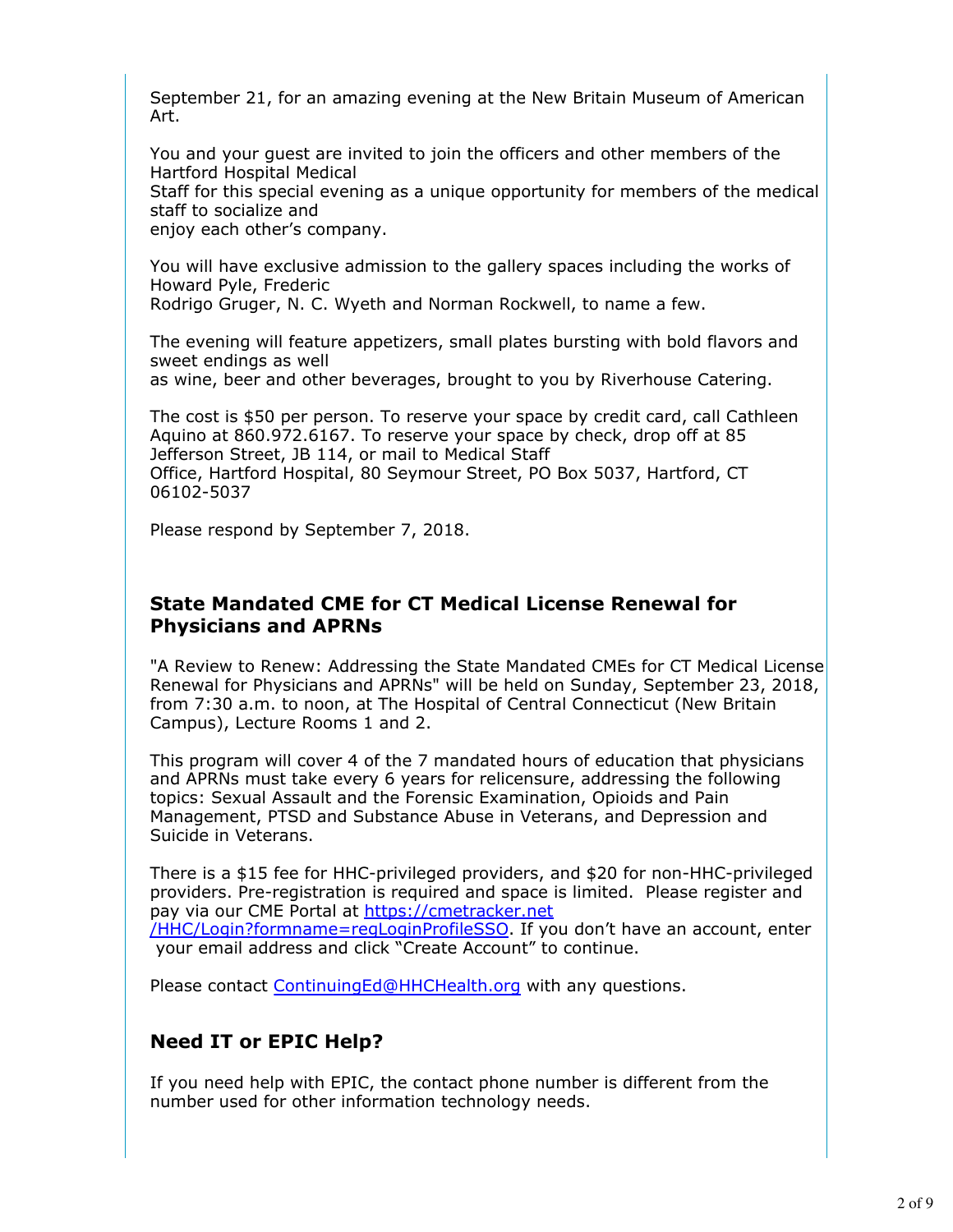The Care Connect (EPIC) Help Desk can be reached at 860.972.EPIC or 2-EPIC (860.972.3742).

The IT Service Desk can be reached at 860.545.5699.

## **Reappointments**

Providers in this reappointment cycle received reappointments in the mail the week of June 4 and are due back no later than July 11.

If you did not receive a reappointment, please contact Nancy Ritone in the Medical Staff Office at 860.972.0957 or by email at Nancy.Ritone@hhchealth.org.

Back to Top

**Noteworthy and New** *Announcements, news and information*

### **New Inpatient Rehab Unit: Admission Criteria and How to Make a Referral**

Hartford Hospital will open the doors to its brand new 26-bed inpatient rehabilitation unit on Sept. 6. The intensive rehab offered on the unit will help patients who have suffered a severe illness or injury gain a greater level of independence and return to home with a better quality of life.

Patients must meet the following admission criteria:

- Require active and ongoing intervention of multiple therapy disciplines
- Require intensive rehab therapy program consisting of 3 hours of therapy per day at least 5 days per week
- Require close supervision by a rehabilitation physician
- Expected to actively participate in and benefit from the program
- Require an intensive and coordinated interdisciplinary team approach to the delivery of care

Appropriate patients:

- Stroke
- Brain injury/spinal cord injury
- Neurological/neuromuscular disorder
- Multiple trauma
- Amputation
- Complex joint replacement surgery
- Cardiac/Pulmonary
- Deconditioned patient

Call 860.972.0990 to make an admission. Appropriate patients will be reviewed by the case coordinator, therapy team, nurse liaison and physiatrist.

## **Hartford HealthCare Working on Joint Venture with DaVita for**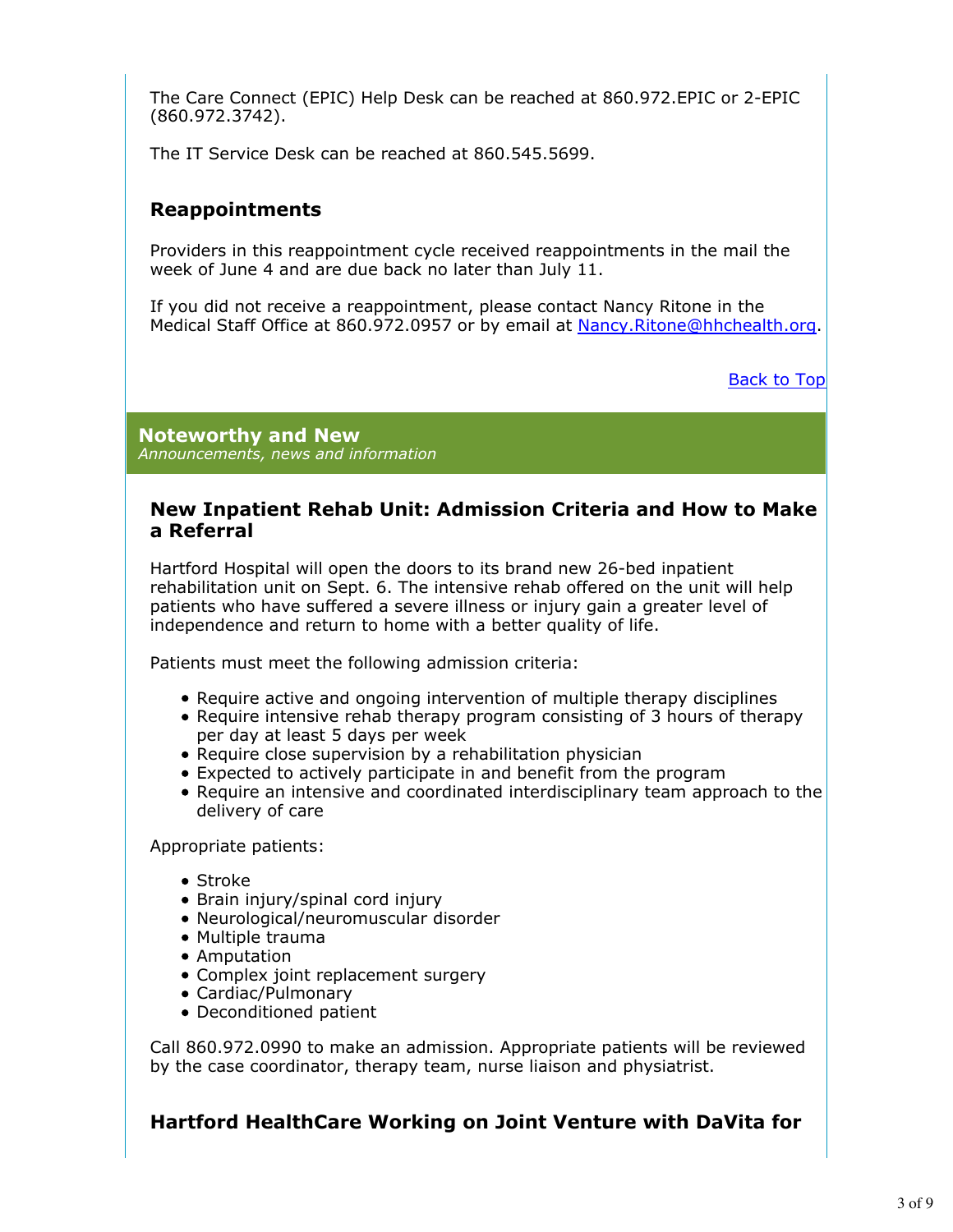# **Outpatient Dialysis**

As we strive to provide the best value and highest-quality care for the patients, families and communities we serve, Hartford HealthCare is building partnerships with world-class partners for specialized clinical and operational services. Memorial Sloan Kettering for cancer care, GoHealth for urgent care and GE for bed-management technology are just some examples of our respected partners.

Now, Hartford HealthCare is working toward a joint venture with DaVita, a global leader in kidney care services, for the provision of outpatient dialysis services at Hartford Hospital and The Hospital of Central Connecticut.

Click here to read the full message from Jeffrey A. Flaks, chief operating officer at Hartford HealthCare.

### **Do you have patients requiring respite care during the summer months?**

Hartford HealthCare Independence at Home will care for patients while their caregiver takes a vacation or some well-deserved time off.

Independence at Home offers:

- Lifeline / emergency response units
- Personal Care Attendants (hourly care)
- Homemaking
- 24/7 Live-in care
- And more

Call us for details at 1.888.863.2771.

### **Hartford Hospital Chosen for Nationwide TAVR Study for Low-Risk Patients**

The Heart & Vascular Institute at Hartford Hospital has been selected as one of 35 hospitals nationwide participating in a study that allows low-risk patients with severe aortic stenosis to receive a replacement aortic valve in a minimally invasive procedure using catheters instead of conventional open-heart surgery.

Since the Food and Drug Administration approved transcatheter aortic valve replacement, or TAVR, for high-risk patients in 2011, Hartford Hospital has performed more than 800 successful procedures — the foundation of one of the biggest TAVR programs in New England. It's the only New England hospital accepted for this study, the Partner 3 Low Risk Continued Access Registry, by Edwards Lifesciences of Irvine, Calif., maker of the Sapien 3 biological-tissue heart valve used in the TAVR procedure.

Click here to read the full story.

Back to Top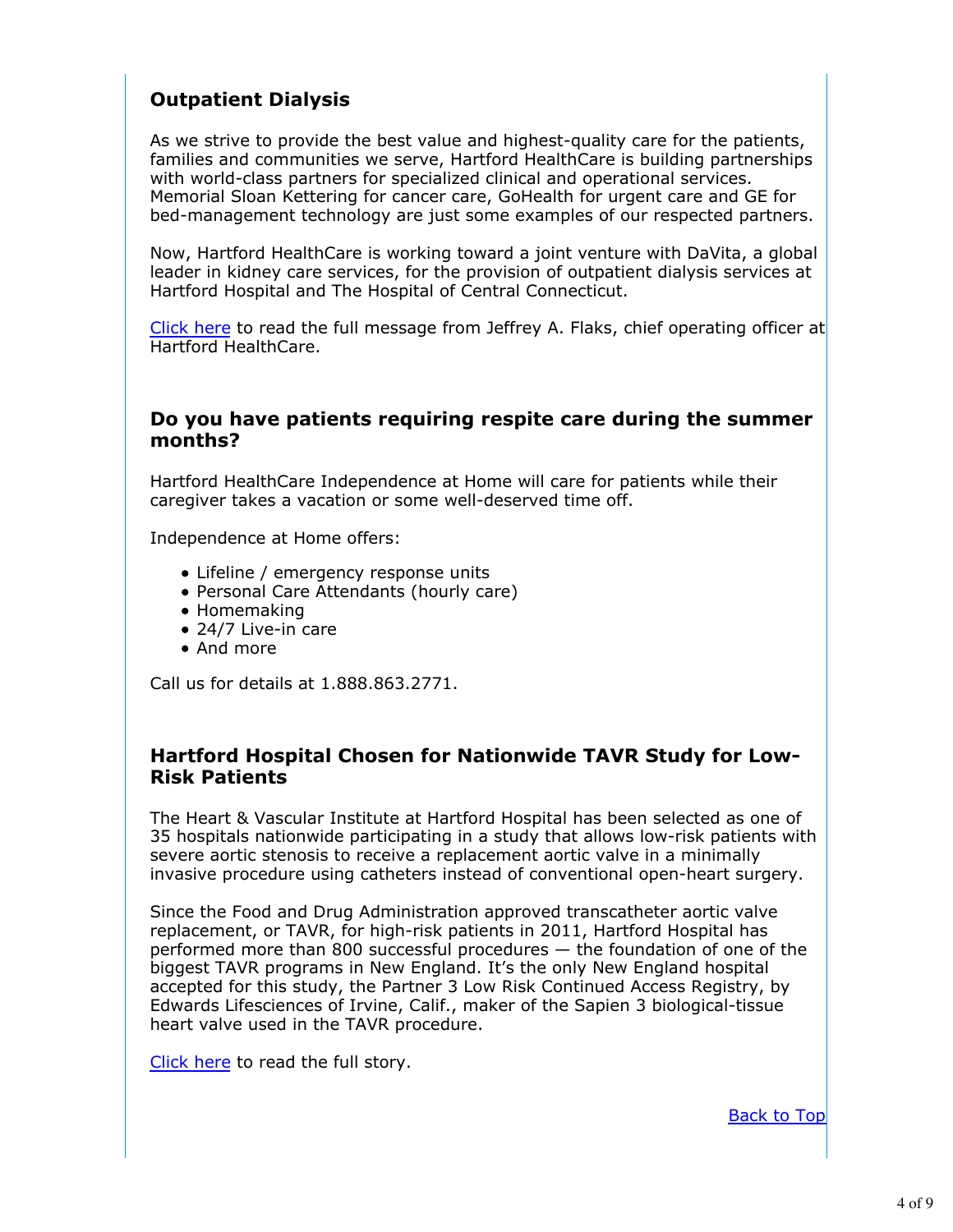**Recognizing Excellence** *Awards, accolades and achievements*

## **Colleagues Honored at Annual Spring Event**

The Hartford Hospital Medical Staff recognized the exceptional work and accomplishments of seven colleagues at the annual Hartford Region Board of Directors/Medical Staff Spring Event on May 31.

Honored for excellence in clinical care, outstanding commitment to quality and safety, leadership in philanthropy, and sustained commitment to the community were:

**Eric Oligino, MD**, received the David Hull, MD, Young Practitioner Award. Dr. Oligino is a cardiologist who spearheaded the cardiac oncology program. He has earned accolades from his patients and colleagues for his devotion to excellence in clinical care and research, innovation, and teaching.

**Danette Alexander, DNP**, nurse director for Emergency Services and LIFE STAR, and **Avital Porat, MD**, director of Quality and Safety, received Quality and Safety Awards for their team work in developing a comprehensive quality and safety program in the Department of Emergency Medicine.

**Peter Beller, MD**, received the John K. Springer Humanitarian Award. As medical director of Women's Ambulatory Health Services, he leads one of the hospital's most prominent community outreach programs.

Paul Thompson, MD, received the Physician in Philanthropy Award. Thompson is chief of cardiology, co-physician in chief of the Hartford HealthCare Heart & Vascular Institute, professor of medicine at the University of Connecticut, a prolific author, an editor, and an accomplished distance runner. His generosity of time and money has inspired philanthropy among patients and the staff.

**Jack Greene, MD**, and **Lenworth Jacobs, MD**, received Distinguished Service Awards. Greene, who served as vice president of Medical Affairs from 2013 to 2017, devoted 34 years of passion and expertise to women's health at Hartford Hospital. Jacobs' three decades of transformational work in emergency medicine includes founding of the LIFE STAR helicopter program. His work continues today with the Stop the Bleed Campaign, which has trained tens of thousands on techniques bystanders can use to assist people with life-threatening injuries during traumatic events.

## **In Brief**

**Dr. Mario Katigbak** was a speaker at the Memorial Sloan Kettering Cancer Center "Innovations in Personalized Oncology" on May 3. Dr. Katigbak presented data showing the safety, efficacy and long term cancer survival with minimally invasive surgery for patients with advanced lung cancer following treatment with chemotherapy or chemo and radiation. Dr. Katigbak recommended that this should be the initial approach whenever feasible.

**Dr. Andrew Ricci Jr.** and **Dr. Brittany Symbol** from the pathology department recently published original research in The Breast Journal. The article is titled,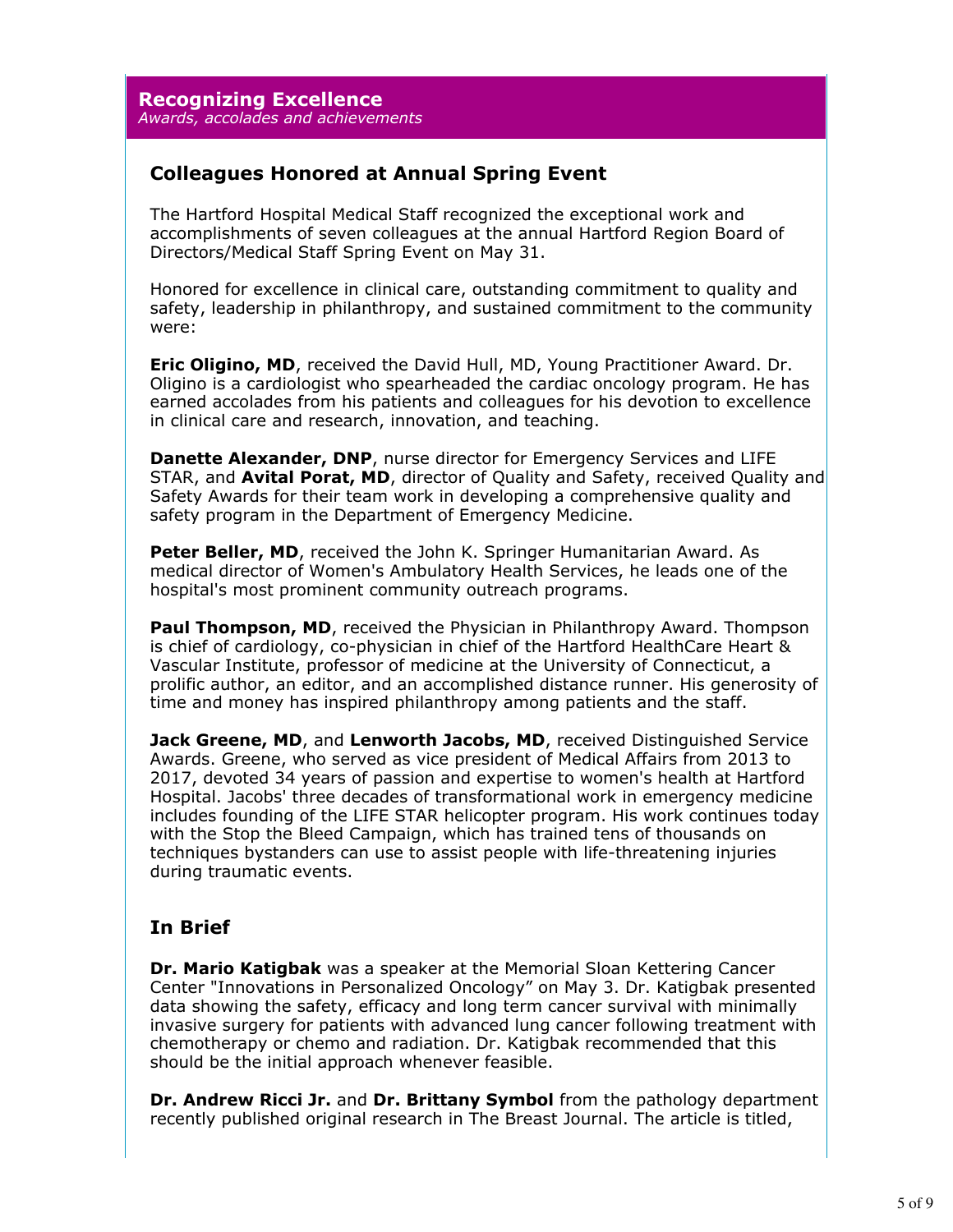"Management of intraductal papilloma without atypia of the breast diagnosed on core biopsy: Size and sampling matter." Click here to visit the e-publication ahead of print.

## **Welcome New Providers to Hartford Hospital**

Please visit https://hartfordhospital.org/find-a-doctor for more information on these and other providers.

### **Physicians**

Hossam Alhabach, MD Neurology Robert Brautigam, MD Surgical Critical Care Mamatha Kadiyala, MD Anesthesiology Christy Lottinger, DDS Dentistry Dennis Mello, MD Pediatric Cardiac Surgery Daniel Morganstern, MD Oncology Hnin Oo, MD **Hospital Medicine** Kristal Ragbir-Toolsie, MD Hospital Medicine Andrew Raisbeck, MD Anesthesiology Payam Sajedi, MD Radiology Elisabeth Scherpenisse, PhD Psychology Raphaella Weiser, MD Neurology Ramy Zughul, MD Hospital Medicine Diana Rodriguez, MD **Internal Medicine** Colin Stack, MD Emergency Medicine

### **Allied Health**

Christine Grem, APRN Pediatrics Jennifer Lloyd, APRN Endocrinology Barbara Pottinger, APRN Psychology Dianne Powers, APRN Pediatrics Jamille Rancourt, PA-C Neonatology Alexa Rouse, PA-C Vascular Surgery

Back to Top

#### **Coming Up** *Education and events*

**September 21 End of Summer Event** New Britain Museum of American Art 6 to 9 p.m.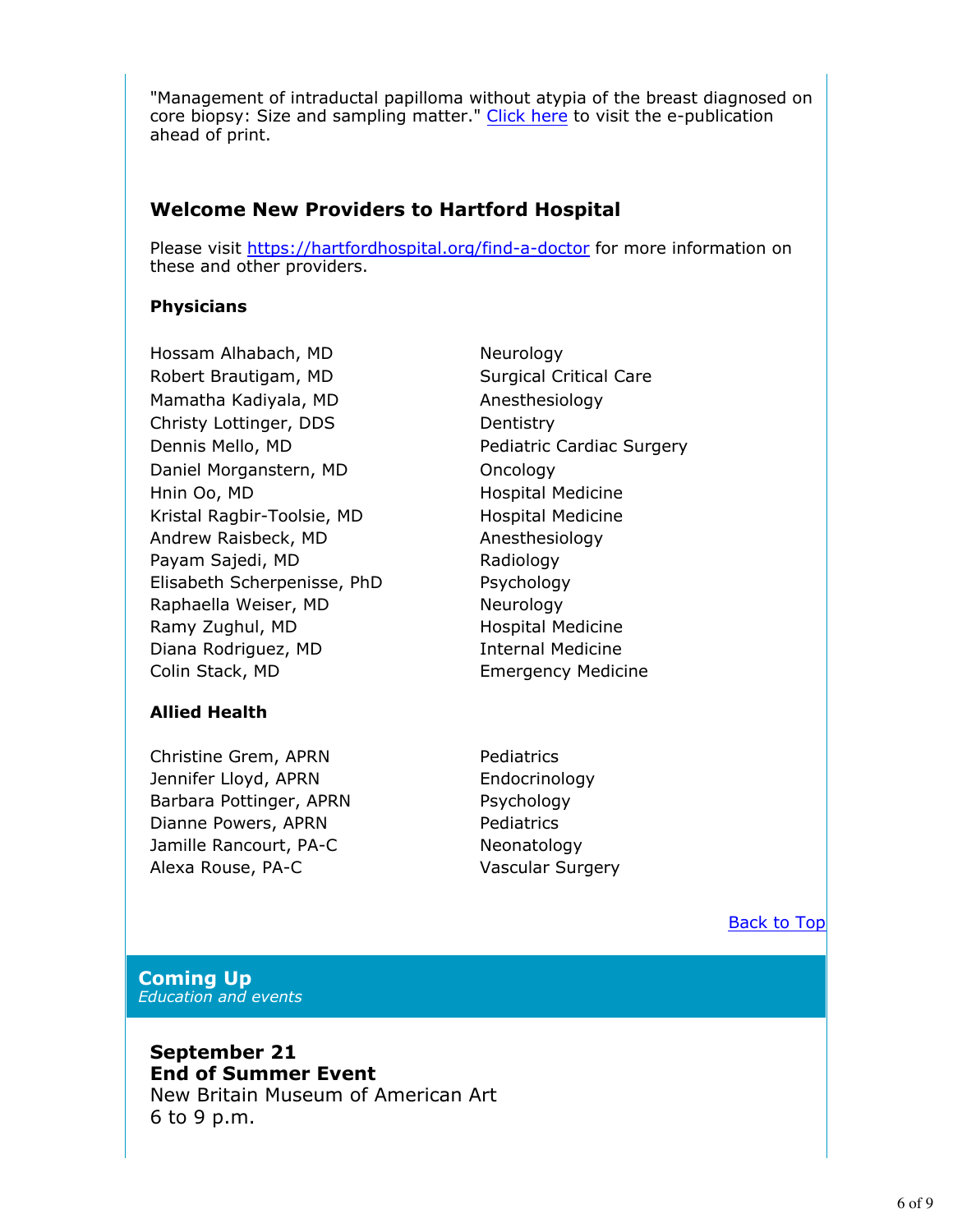Join the Medical Staff Officers and your colleagues from the Hartford Hospital Medical Staff for a unique opportunity to socialize and enjoy each other's company. More details to follow!

### **September 23 A Review to Renew: Addressing the State Mandated CMEs for CT Medical License Renewal for Physicians and APRNs (Part Two)**

Hospital of Central Connecticut, Lecture Rooms 1 and 2 7:30 a.m. to Noon

The next session of our CME series addressing the State of Connecticut required education for physician and APRN license renewal is Sunday, September 23, 2018, from 7:30 a.m. to noon, at HOCC. Providers must take these classes once every six years. Topics will include:

- **Sexual Assault and the Forensic Examination**
- Opioids and Pain Management
- PTSD and Substance Abuse in Veterans
- Depression and Suicide in Veterans

Space is limited and registration is required using the following steps:

- 1. Log in to your CME account **here.** (If you don't have an account, use the same link and click "Create Account")
- 2. Choose "View Upcoming Events"
- 3. Register and pay for each day separately. Fee per day is \$15 for HHC Privileged Providers and \$20 for non-HHC Privileged Providers

Please contact ContinuingEd@HHCHealth.org with any questions.

#### **September 25 13th Annual Interdisciplinary Transplant Symposium** Sheraton Hartford South, Rocky Hill

More information to come.

# **Planning a CME Activity?**

- The CME department encourages program planners to begin the application process as far in advance of the CME activity as possible.
- Visit the HHC CME website to learn more about CME Offerings
- Click here to request an application today
- Contact continuinged@hhchealth.org to schedule a planning session

Back to Top

**For Your Information** *Other things you ought to know*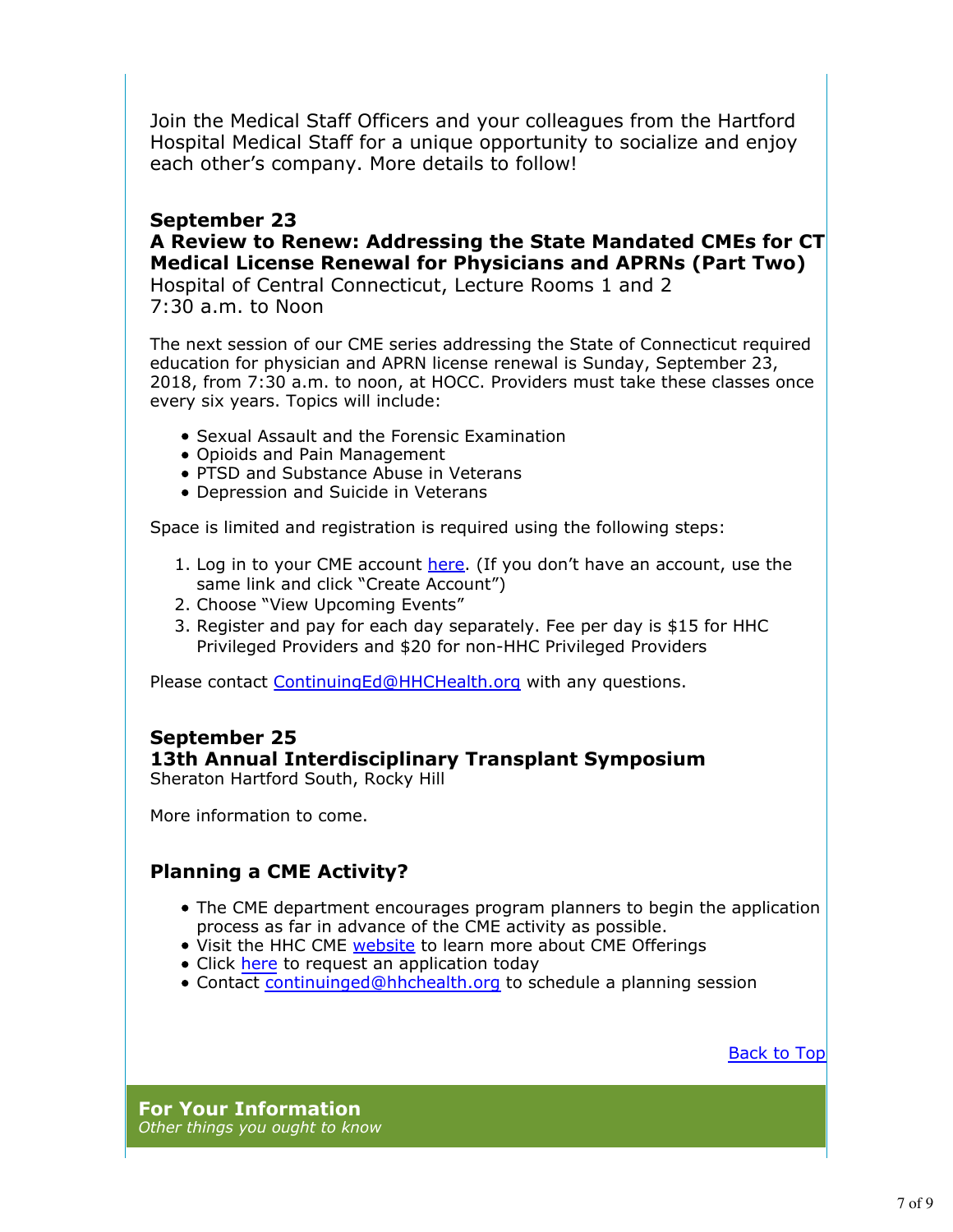# **Help Patients Find You with "Find a Doc"**

The "Find a Doc" feature on our website is a great tool that helps patients locate our physicians. Patients search for a physician many ways – often directly by name, by a specialty, or by a targeted location. It's important that your profile is up to date and references everything you would want a prospective patient to know about you.

When you have a few moments, please check your profile by visiting www.hartfordhospital.org and click on "Find a Doctor." Then type in your name.

Requesting an update is quick and easy. Just click on the "Request a Change" button on the right-hand side of the page.

Back to Top

**In the News** *Media coverage, headlines and trends*

## **Healthcare Trends**

#### **AMA asks regulators to oppose \$69B CVS-Aetna merger**

The country's largest physician organization is asking government regulators to oppose CVS Health's proposed \$69 billion acquisition of Hartford-based health insurer Aetna.

#### **To keep up with Amazon, CVS will now deliver drugs**

CVS Health will soon offer a delivery service for prescription medications and some over-the-counter drugs, according to CNBC. The announcement comes as Amazon explores the prescription drug market. CVS hopes to compete with the e-commerce giant's promise of two-day shipping by getting its customers their orders within one or two days of placing them — in some areas, CVS customers can receive their orders same day.

#### **Healthcare provider organizations seek digital tools to improve the patient experience**

More than two-thirds of healthcare organizations say they're adopting new technology initiatives to improve the patient experience and over half say clinical outcomes is a motivation for new tech tools, according to a new EY survey. Almost all organizations surveyed—mostly executives on the provider side and some payers—have a new technology initiative in the works for the next year, EY found. Leaders at organizations with more initiatives underway are more likely to think they have a competitive advantage.

#### **Dr. Atul Gawande to lead Amazon, JPMorgan, Berkshire healthcare venture**

Dr. Atul Gawande will lead the Boston-based Amazon, Berkshire Hathaway and JPMorgan Chase healthcare venture, the companies announced Wednesday. Gawande practices general and endocrine surgery at Brigham and Women's